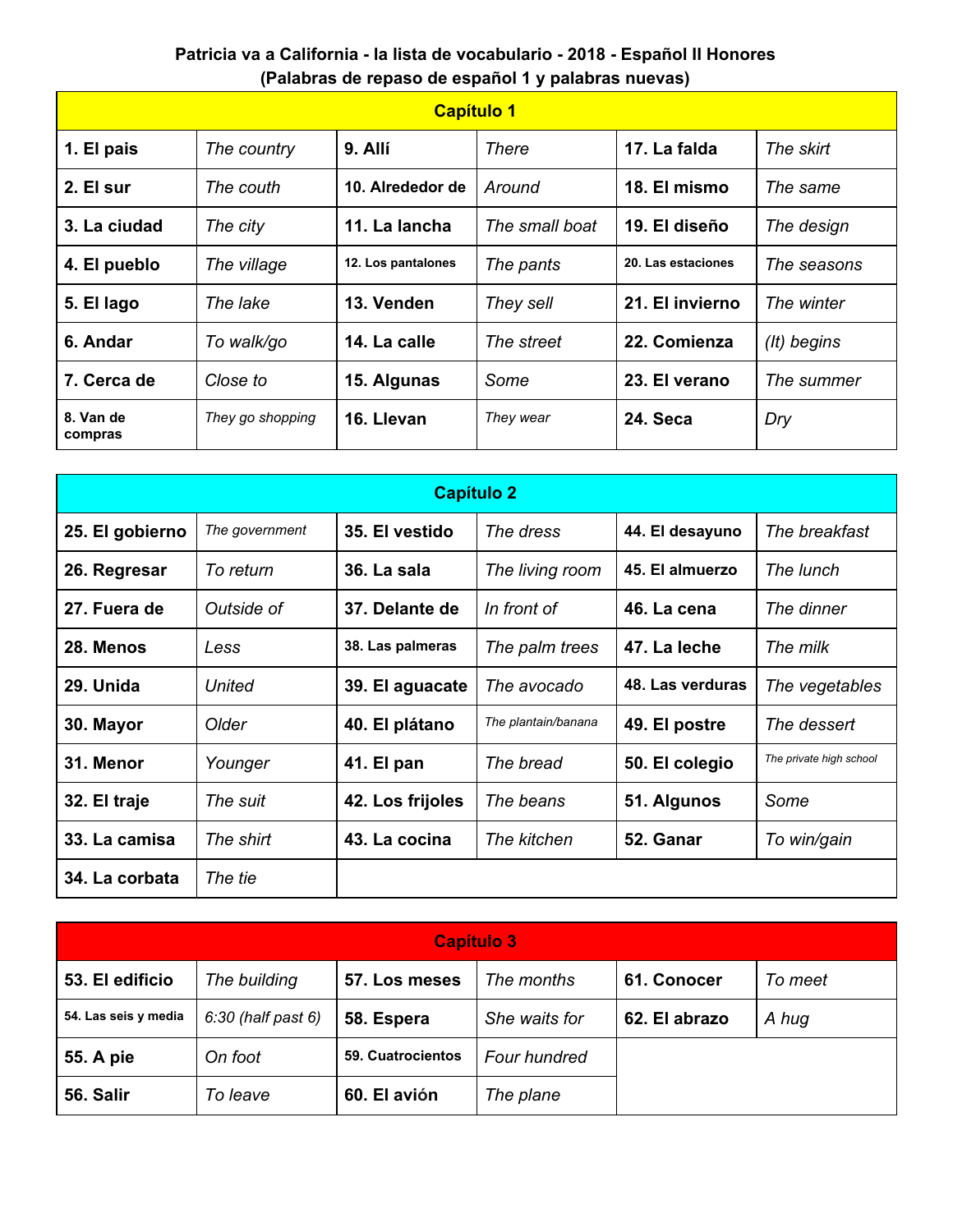| Capítulo 4                                                                                       |         |                  |               |              |           |  |  |
|--------------------------------------------------------------------------------------------------|---------|------------------|---------------|--------------|-----------|--|--|
| They go up/ get on<br>63. Se suben<br>67. El boleto<br>65. La tarde<br>The ticket<br>The evening |         |                  |               |              |           |  |  |
| 64. Ya                                                                                           | Already | 66. La felicidad | The happiness | 68. El reloj | The clock |  |  |

| Capítulo 5       |                 |                               |                    |                 |                 |  |  |  |
|------------------|-----------------|-------------------------------|--------------------|-----------------|-----------------|--|--|--|
| 69. Los besos    | The kisses      | 76. El horno de<br>microondas | The microwave oven | <b>83. Pone</b> | She puts        |  |  |  |
| 70. Las mejillas | The cheeks      | 77. La puerta                 | The door           | 84. La maleta   | The luggage     |  |  |  |
| 71. Entiende     | She understands | <b>78. Lava</b>               | She washes         | 85. La edad     | The age         |  |  |  |
| 72. Lejos de     | Far from        | 79. Un televisor              | A television       | 86. Se acuesta  | She goes to bed |  |  |  |
| 73. Los cuartos  | The rooms       | <b>80. Cien</b>               | One hundred        | 87. La mañana   | The morning     |  |  |  |
| 74. Propio       | Own             | 81. Los canales               | The channels       |                 |                 |  |  |  |
| 75. Los aparatos | The devices     | <b>82. Tan</b>                | Very               |                 |                 |  |  |  |

| <b>Capítulo 6</b> |                          |                    |                  |                            |                     |  |  |  |
|-------------------|--------------------------|--------------------|------------------|----------------------------|---------------------|--|--|--|
| 88. Parece        | It seems                 | 93. Entre          | <b>Between</b>   | 98. Educada                | Polite              |  |  |  |
| 89. El consejero  | The counselor            | 94. Los equipos    | The teams        | 99. Difícil                | <b>Difficult</b>    |  |  |  |
| 90. Fácil         | Easy                     | 95. Contra         | Against          | <b>100. Tuve</b>           | I had               |  |  |  |
| 91. Los gringos   | The americans<br>(slang) | 96. Las animadoras | The cheerleaders | 101. -ísima<br>(buenísima) | Very<br>(very good) |  |  |  |
| 92. Los partidos  | The games                | 97. Anima          | She cheers       |                            |                     |  |  |  |

| <b>Capítulo 7</b> |             |                 |           |                  |           |  |  |  |
|-------------------|-------------|-----------------|-----------|------------------|-----------|--|--|--|
| 102. El estadio   | The stadium | 105. La playa   | The beach | 108. Fuimos      | We went   |  |  |  |
| 103. La pelota    | The ball    | 106. Dar        | To give   | 109. Tuvimos     | We had    |  |  |  |
| <b>104. Tira</b>  | He throws   | <b>107. Fue</b> | Was       | <b>110. Hubo</b> | There was |  |  |  |

| Capítulo 8      |           |                      |                |                 |           |  |  |  |
|-----------------|-----------|----------------------|----------------|-----------------|-----------|--|--|--|
| 111. Preocupada | Worried   | 115. Llamar          | To call        | 119. En peligro | In danger |  |  |  |
| <b>112. Así</b> | Like that | 116. Baja            | Gets down      | 120. La suerte  | The luck  |  |  |  |
| 113. Algo       | Something | 117. Tiene vergüenza | Is embarrassed | 121. Estuvo     | Was       |  |  |  |
| 114. ¡Para!     | Stop!     | 118. No sé           | I don't know   |                 |           |  |  |  |